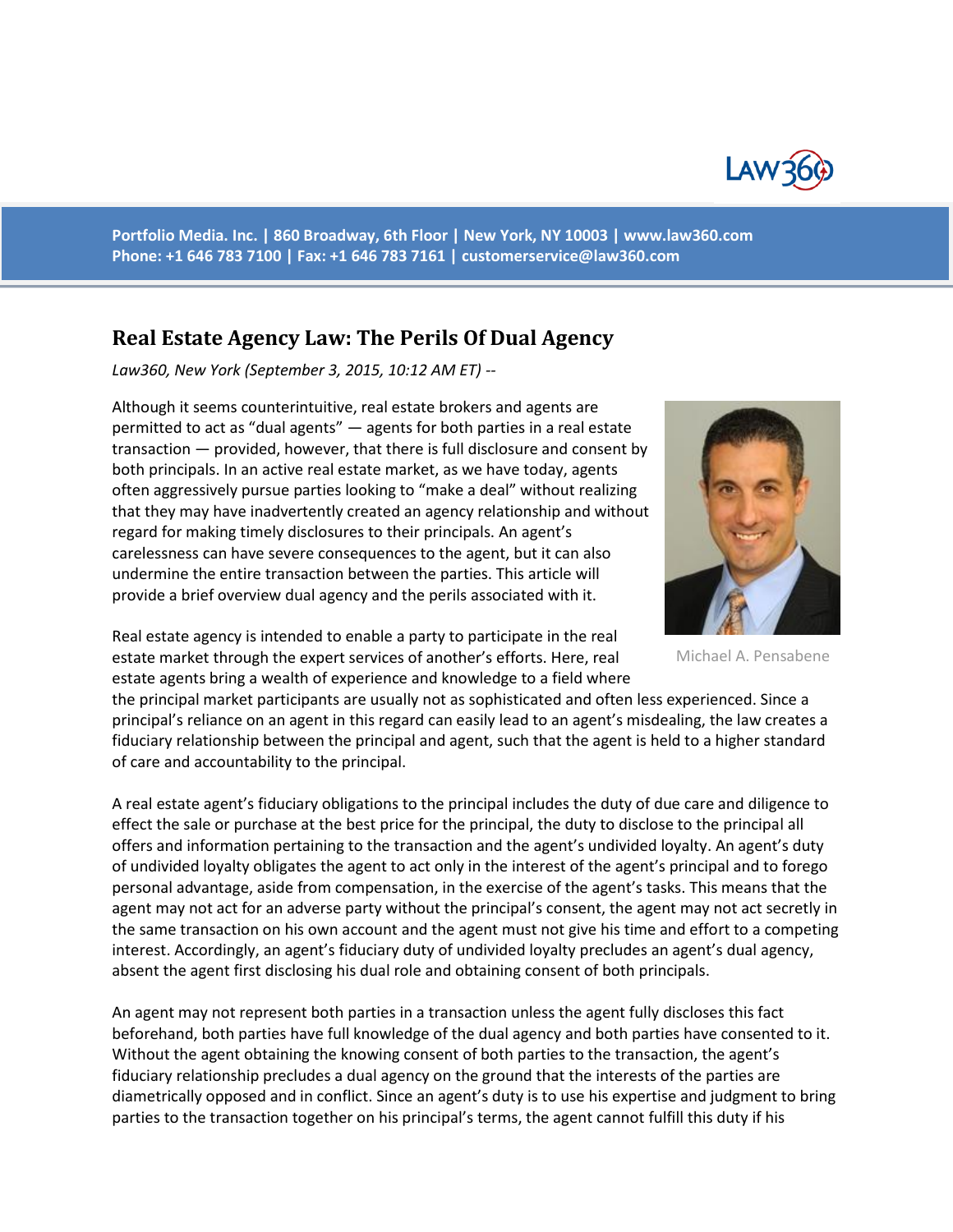loyalties are divided among the two principals to the transaction. As the District Court for the Southern District of New York observed in Sotherby's International Realty Inc. v. Black, (SDNY):

In the context of a real estate transaction, a broker may not act as an agent for both seller and purchaser of the property unless the broker first obtains the consent of both principals, given after full knowledge of the facts. To establish the requisite consent for dual agency, an agent must demonstrate that both principals are fully informed of every fact material to their interests and that they consent freely in the presence of such knowledge. An agent's disclosure of its dual agency may not be 'indefinite' or 'equivocal'; rather, if the dual interests are to be served, the disclosure to be effective must lay bare the truth, without ambiguity or reservation, in all its stark significance. Similarly, proof of consent by a principal to dual agency must be exacting.

It is this "exacting" standard that gives pause for concern when agents act on behalf of both parties to a transaction. If an agent fails to timely disclose and obtain the principals' consent to his role as a dual agent, the entire underlying transaction is voidable at the option of either or both of the principals who did not consent to the dual agency. In addition, the agent is barred from collecting a commission, regardless of whether or not the deal closes, even if the principal cannot prove any damages as a result of the agent's conduct. To the extent that there are damages, the parties may seek recovery against the agent. Of course, the agent is also subject to a fine and further disciplinary action. Justice Benjamin Cardozo espoused the underlying principles to these harsh consequences in the matter of Wendt v. Fisher, 243 N.Y. 439 (1926):

If dual interests are to be served, the disclosure to be effective must lay bare the truth, without ambiguity or reservation, in all its stark significance (citations omitted). Finally, we are told that the brokers acted in good faith, that the terms procured were the best obtainable at the moment and that the wrong, if any, was unaccompanied by damage. This is no sufficient answer by a trustee forgetful of his duty. The law does not stop to inquire whether the contract or transaction was fair or unfair. It stops the inquiry when the relation is disclosed, and sets aside the transaction or refuses to enforce it, at the instance of the party whom the fiduciary undertook to represent, without undertaking to deal with the question of abstract justice in the particular case (citations omitted). Only by this uncompromising rigidity has the rule of undivided loyalty been maintained against disintegrating erosion.

Following the 2008 mortgage crisis, the courts were flooded with "buyer's remorse" cases in which crafty lawyers for contract vendees asserted similar "strict liability" law of "uncompromising rigidity," such as the Interstate Land Sales Act (ILSA), in a desperate effort to void contracts of sale, or to renegotiate contract terms, to reflect the sudden drastic fluctuation in the market. Having had personal experience with a number of these cases back then, it is not unforeseeable to me that an agent's malfeasance, inadvertent or not, may one day be used for the same purpose, if for no other reason than for a party to a transaction opportunistically looking to re-trade the deal. However, unlike the ILSA cases, the sellers would have recourse against a dual agent for any resulting damages, which puts a careless agent in a very precarious position. It is immaterial that the party seeking to terminate the deal may not be able to prove actual injury or that the agent committed intentional fraud. All that party would need to demonstrate in order to void the contract is the creation of a dual agency relationship without disclosure and that party's informed consent.

An agency relationship is consensual and created when a principal manifests an intention that an agent shall act on his behalf and the agent consents to represent him. The relationship is most often thought of being contractual; however, it is not necessary that the relationship arise out of a written contract. The relationship may be created orally or in writing, or by some other conduct by the principal and agent which may be interpreted as an intention to appoint an agent. This can happen, by example, with